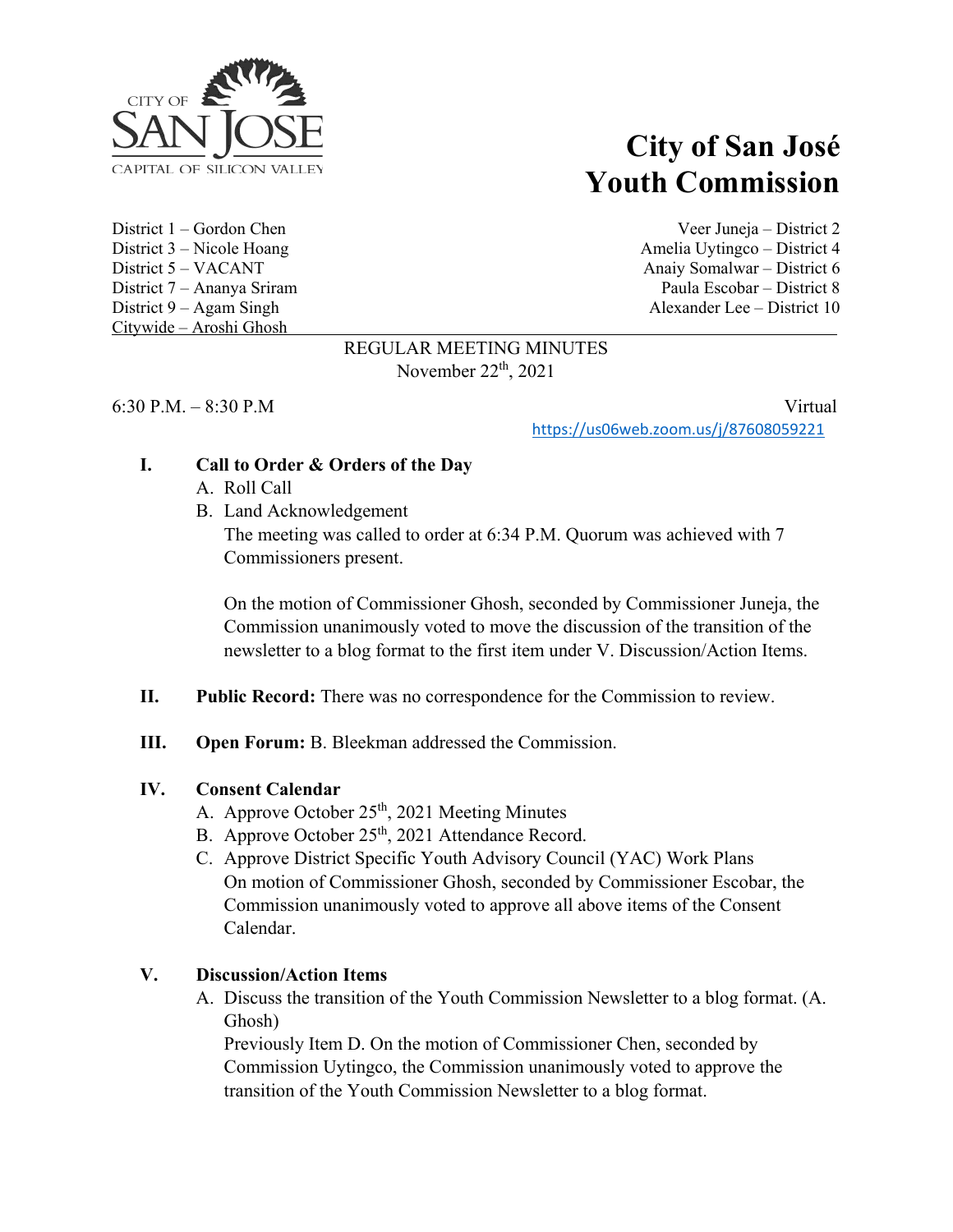- B. Discuss and approve District 4 Project Proposal regarding Advise.Inspire.Motivate (A. Uytingco) On the motion of Commissioner Escobar, seconded by Commissioner Somalwar, the Commission unanimously voted to approve District 4 Project Proposal regarding Advise.Inspire.Motivate.
- C. Discuss and approve District 1 Project Proposal regarding a District 1 group discussion. (G. Chen) Commissioner Ghosh left the meeting at 6:49 P.M. On the motion of Commissioner Uytingco, seconded by Commission Sriram, the Commission unanimously voted to approve District 1 Project Proposal regarding a District 1 group discussion.
- D. Discuss and approve District 9 Policy Proposal regarding electric vehicle charging stations. (A. Singh)

The Commission received a review of the proposed policy from District 9 YAC member, Rithvik Saddam. Blair Bleekman addressed the Commissioners. On the motion of Commissioner Chen, seconded by Commissioner Escobar, the Commission unanimously voted to approve District 9 Policy Proposal regarding electric vehicle charging stations.

# **VI. Reports and Information Only**

A. Council Liaison Report

Patricia Andrade, City of San José Council District 8 Community Relations Coordinator, provided an update on current and upcoming projects for their Council Office.

B. San Jose Library Report

City of San Jose Public Library Librarian Megan Maloy, updated the Commission on current services and upcoming events in the Library. Visit [www.sjpl.org](http://www.sjpl.org/) for more information.

- C. Commission Chair Report (N. Hoang)
- D. Commissioner's Report per City District The Commissioners provided updates on upcoming District Specific work plans, trainings, recruitment, and projects.

# **VII. Items for Future Commission Meeting Agendas**

The Commissioners requested to discuss policy proposals from District 1, District 3, and District 6, as well as a joint policy proposal between Districts 2, 3, and 8.

# **VIII. Adjournment**

On the motion of Commissioner Uytingco, seconded by Commissioner Chen, the Commission voted unanimously to adjourn the meeting. The meeting was adjourned at 7:14 P.M.